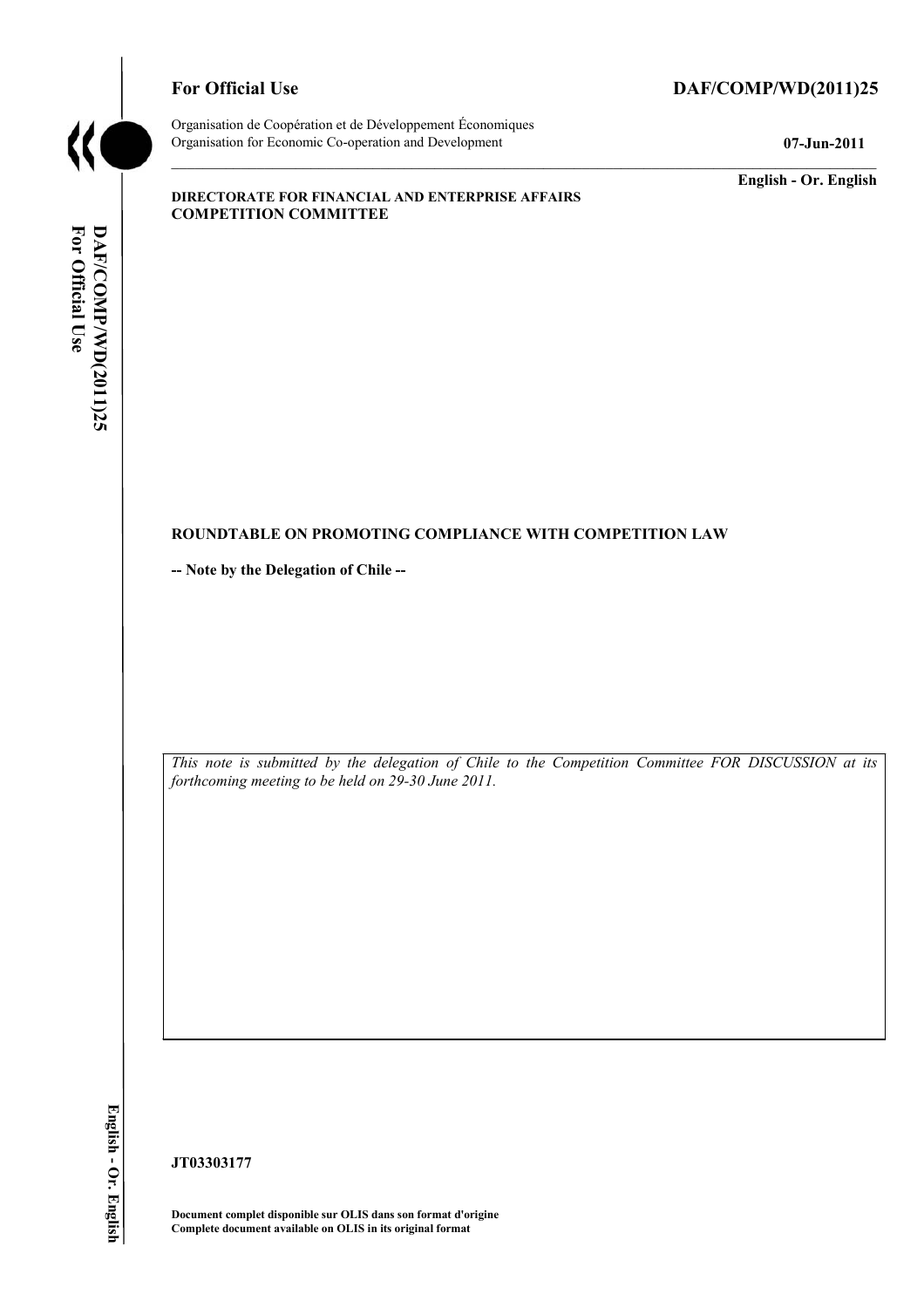# **ROUNDTABLE ON PROMOTING COMPLIANCE WITH COMPETITION LAW**

# **-- Note by Chile --**

# **1. Determinants of compliance with competition law: a broader view**

1. There are good reasons to claim that society's commitment with competition as a driving force (competition as a value) and as a rule of the game in markets (a rule enforced by law) is political, historical, and socio-cultural specific.

2. First, political specific, because using competition law as an instrument in order to support the commitment to competition is interdependent to general political economy options that have shaped different industries of our economies as well as the economy as a whole. Degrees of harmony or dissonance of competition policy and law with the rest of economic policies vary depending on the level of commitment of those policies to a competitive market<sup>1</sup>.

3. Second, historical. For a small and isolated economy such as Chile, our two century experience shows that trade openness to foreign products is crucial. But this seems to be just as important as the traditional path of political power and ownership structure in a country. As a Chilean scholar recently explained, in the  $19<sup>th</sup>$  century, a relative small number of families had control over a big part of businesses in agriculture, mining, banking, commerce and the media and, at the same time, they were part of the political elite, serving as ministers and congressmen<sup>2</sup>. It is a subject of historical controversy what such a political/ownership pattern meant in terms of economic outcomes, but the pattern existed. And over the years, it has changed in nuances but not in nature. Today, they are no longer just families; they are business groups, with -maybe less explicit but- not less influence in the political sphere<sup>3</sup>.

4. Third, socio-cultural specific. Political and historical frameworks generate institutions that shape community values and influence individual behaviour. Compliance with the rules of the game (and abidance to the law, by and large) is not obvious. Rational choice theory, conceiving an a-historical and acontextual man tells us that compliance with a legal rule is depending on the cost-benefit calculus of the would-be violator. If this is true, talking about compliance is nonsense and we must talk just about

<sup>|&</sup>lt;br>|<br>| In May 2011, for instance, the Chilean government launched a program aimed at removing several barriers to competition, most of them requiring legal amendments. This is the case, for instance, of opening cabotage (maritime and air transportation between two national points) to foreign companies, so far reserved to Chilean companies. Members of the maritime industry in Chile rapidly opposed to the proposal. The issue shall be solved at a political level. Much more on this can be elaborated when one consider general perspectives regarding trade policies.

<sup>2</sup> Lüders, Rolf, "Sistemas Económicos, tecnología y acción oficial en defensa de la libre competencia: Chile 1810-2010" in "La Libre Competencia en el Chile del Bicentenario", TDLC and CLCUC (eds.), Thomson Reuters, Santiago, 2011.

<sup>3</sup> Harvard's scholar Michael Porter, in a recent speech in Santiago about Chile, stated: "Big business groups still play a disproportionate role", El Mercurio, B10, May  $15<sup>th</sup>$ , 2011.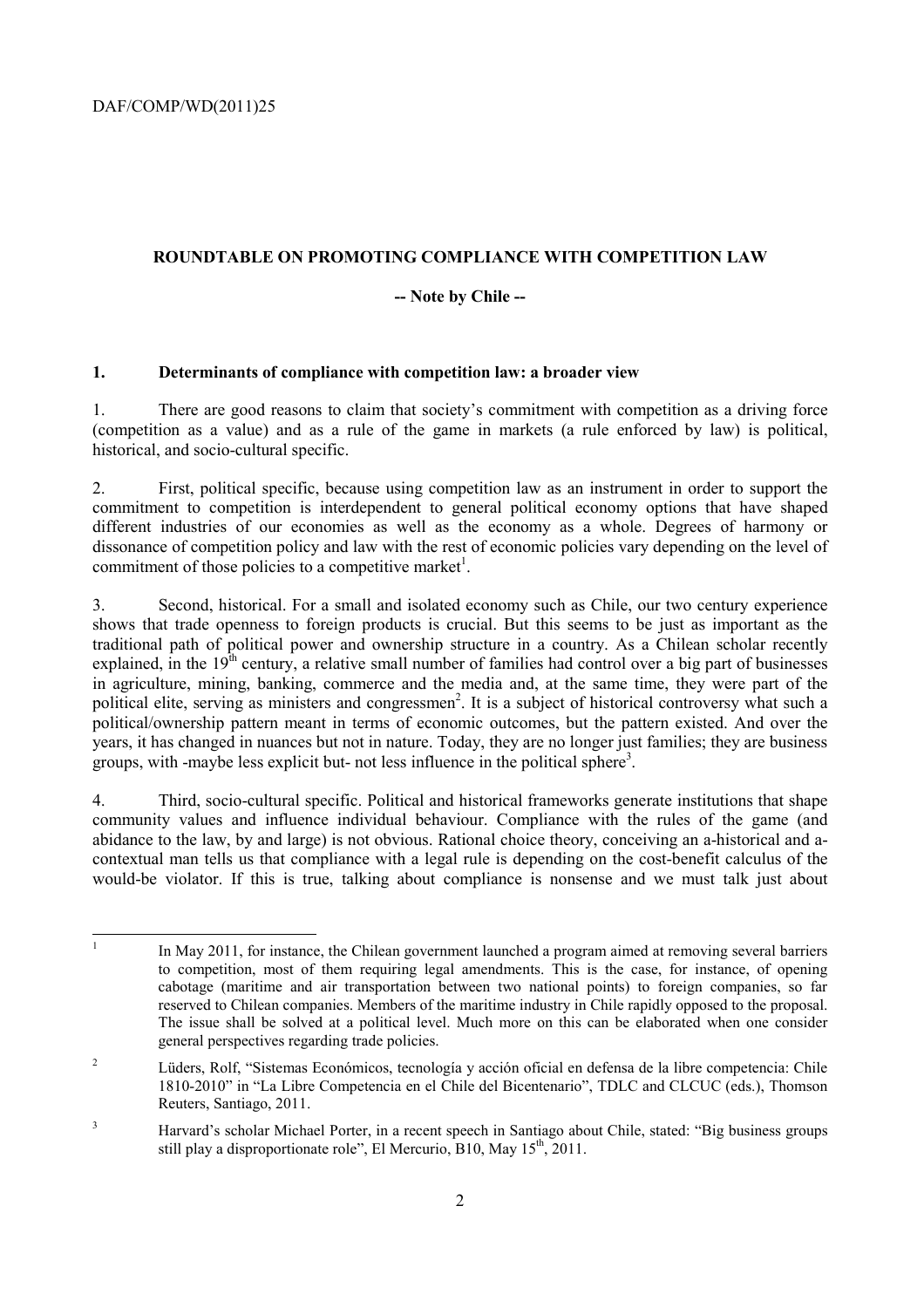sanctions and remedies<sup>4</sup>. If we care about compliance broadly, on the contrary, we believe that competition authorities and community members in general can contribute to influence the shaping of those community cultural values and, in particular, to influence business community values. We are pretending to reach that grey area of business ethics. To be sure, if competition is not promoted by society from bottom up, but only be imposed by the government, we would be pretending that business community members will change a valid rule among their members (e.g., not to compete at all, limited competition, gentlemen agreements, and so on), by a rule imposed not by society at large, but only by a few government bureaucrats. Competition authorities are too weak for such a challenging task. Hence, involvement of society at large should be achieved.

5. Thus, compliance is political, historical and socio-cultural specific. The broader view presented above complements the traditional view which conceives compliance as a function of sanctions and risk of detection.

# **2. Determinants of compliance with competition law: the traditional view**

6. A major case in competition law captured the attention of the media in 2009. Chilean competition agency, *Fiscalía Nacional Económica* ("the FNE"), filed a complaint against the three major retail pharmacy chains in Chile. Not long after the submission, one of the accused companies settled, confessing the involvement of some of its executives in irregular activities and paying USD 1m for social benefit.

7. This case, still before the Competition Tribunal ("TDLC"<sup>5</sup>) with the remaining accused parties, opened an intense debate about appropriate sanctions and remedies against hard-core cartel conduct. The discussion even justified the submission of a bill before Congress introducing a prison term as a sanction against cartel conduct. The bill is still in discussion. Is a prison conviction an effective determinant of compliance in the future? It is not clear and currently subject to debate in Chile. It is expected to have a clearer consensus on this issue in the following months.

8. Meanwhile, pecuniary sanctions are being imposed against companies and increasingly often against individuals. But pecuniary sanctions do not seem to be an effective deterrent and an actual determinant of compliance. Recidivism is not rare, even in cases of very well-known companies<sup>6</sup>.

 $\frac{1}{4}$ Becker, Gary, "Crime and Punishment: An Economic Approach", 76 Journal of Political Economy 169 (1968).

5

6

TDLC stands for *Tribunal de Defensa de la Libre Competencia*.

For instance, in Chile, the group *Movistar (*formerly *Telefónica)* was fined three times for dominance (exclusionary conduct) in a period shorter than 4 years. First, a company of the group contractually restrained the development of Voice on Internet Protocol services (TDLC, Ruling N° 45, October 26<sup>th</sup>, 2006, upheld in part by the Supreme Court. Fine: *circa* USD\$ 500.000). Second, a company of the group, by means of raising the price of an essential facility in the upstream market, blocked the development of the technology of converters (mobile boxes) in the downstream market (TDLC, Ruling N° 88, October 15th, 2009, upheld by the Supreme Court. Fine *circa* USD\$ 2.7 m). Third, the same company of the first case was sanctioned for tying and bundled discount of services with foreclosure effects for the development of Voice on Internet Protocol services (TDLC, Ruling  $N^{\circ}$  97, March 4<sup>th</sup>, 2010, upheld by Supreme Court. Fine: *circa* USD\$ 4.5 m). Another example could be taken from the retail industry, which in its strategy to increase financial services directly provided by the same retailers has tried to raise barriers to the entry of banking actors providing financing services for retail products. This happened for the first time during the Christmas 2002 season when the three largest retailer chains blocked the use of banking cards for paying product purchases from retailers in very favorable terms for consumers (Comisión Resolutiva, Ruling N° 704, August 20<sup>th</sup>, 2003, upheld by the Supreme Court. Fine: *circa* USD\$ 180.000 to each company). Two of these retailers were sanctioned again in 2008 accused of blocking a fair, organized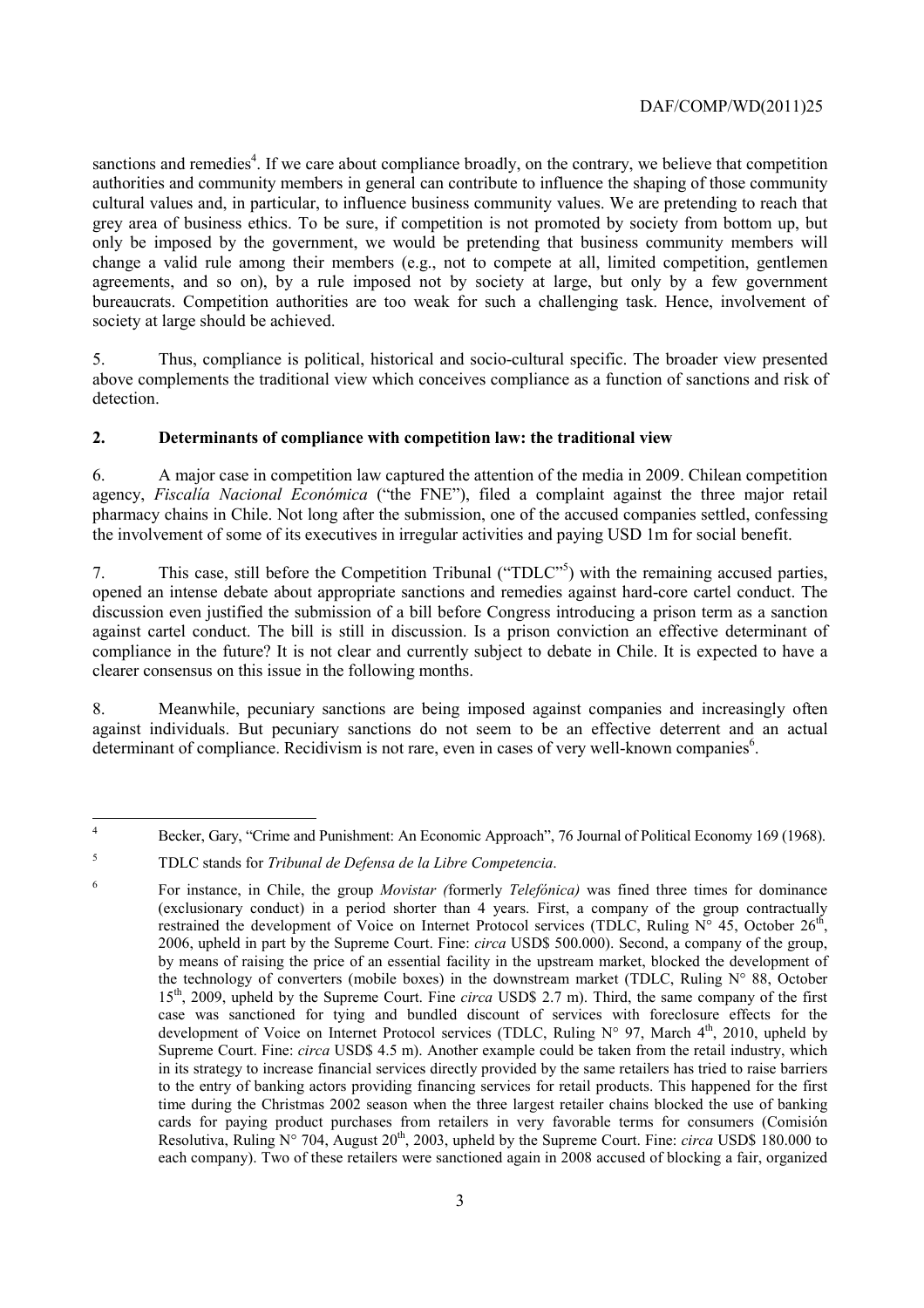9. The problem neither seems to be the lack of knowledge of the existence of competition law and institutions nor its content. If a company had doubts on whether its planned strategy may infringe competition law, Chilean competition law provides for a non-adversarial procedure, consultative in character, which would help companies to dissipate their doubts. In a recent conference in Santiago, that joined professionals from the corporate governance and competition policy fields, an antitrust attorney explained that due to the costs associated to that consultative procedure and the relatively low fear of detection and prosecution, directors in general, instead of submitting a consultation, prefer to omit it, implement the strategy, wait and see, and pay the fine that may be imposed in the event of prosecution.

10. It seems that the model of man we use for approaching the discussion about compliance is determinant. If we adopt the *homo economicus* approach, sanctions is the only thing that matters. What are the best sanctions would be the sole issue. If we adopt the *homo sociologicus* approach, considerations are broader, and we should identify how to influence individual preferences regarding values.

11. Maybe both approaches can complement each other and trigger actions of competition authorities in both fields. Promoting compliance, by and large, seems to require both kinds of actions, competition law enforcement and competition value creation<sup>7</sup>. Effectiveness of competition authorities cannot rest just on one of those pillars. And if corporate compliance programs bring support to competition authorities' efforts, their effectiveness rest also in both pillars.

# **3. Corporate compliance programs**

12. Corporate compliance programs have not been around for a long time in the public discussion about competition policy and law in Chile. In fact, competition authorities have not implemented any policy and not even issued a statement, neither on their content for ensuring effectiveness nor on their role as an aggravating, mitigating or neutral factor.

13. The FNE is currently in the process of evaluating what approach to take regarding these programs, so this Roundtable is very timely for supporting our decision making.

14. We have been able to identify that there are companies in Chile that do have such programs and others that do not. But so far we have not initiated activities aimed to identify neither what are the specific contents of these programs nor the reasons for their adoption. We have not identified if they are part of a general corporate compliance policy or if they are specific for competition issues. Thus, a potential next step on this issue could be to work closer with the companies having these programs, in order to identify their features, but we are not quiet convinced if the benefits of such initiative are worth the effort.

15. What seems clear for the FNE is that compliance programs should not have the power of exonerating the company from its antitrust liability.

16. A center on competition and regulation affiliated to Universidad Católica in Santiago has been active on competition corporate compliance programs for a while, disseminating the benefits of their adoption<sup>8</sup>.

by a major bank, for selling flat-panel TVs (TDLC, Ruling  $N^{\circ}$  63, April 10<sup>th</sup>, 2008, upheld by the Supreme Court. Fine: *circa* USD\$ 5m and 3m, correspondingly).

1

<sup>7</sup> Also known as increasing public awareness of the benefits of competition in markets, or creating a 'culture of competition'.

<sup>8</sup> References available at: http://www.lcuc.cl/?page\_id=564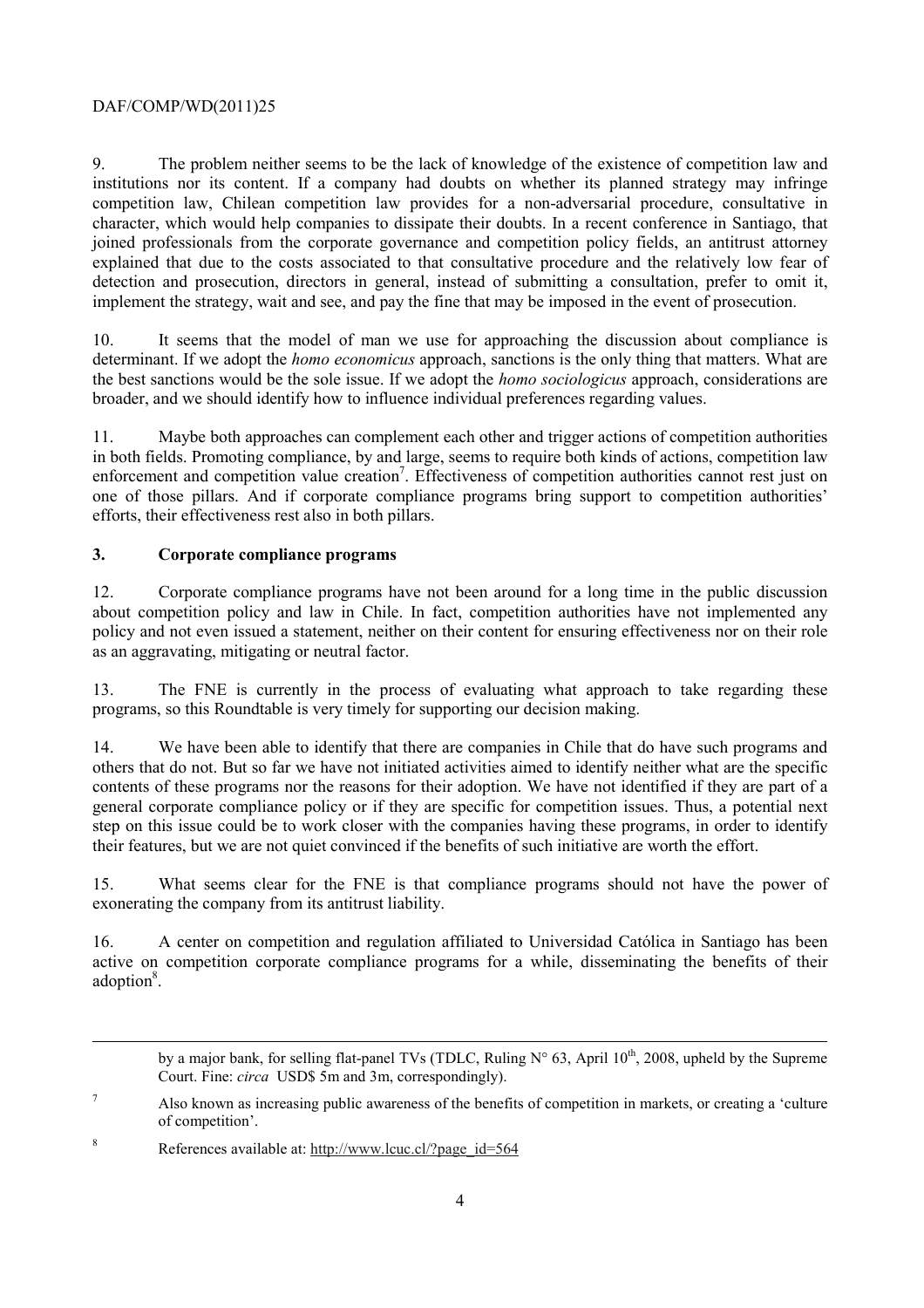17. Similar developments have been presented recently in a joint conference in the fields of corporate governance and competition<sup>9</sup>. A speaker made the proposal for certain companies to implement a committee of board members in charge of monitoring compliance on competition law issues. The main tasks of such a body would be to implement codes of conduct, to review periodically company's commercial strategies and their regulatory risks, to assess risks of enforcement of competition law, to analyze competition law issues in which companies from the same industry/sector -or companies with which it interacts- might be involved and, if the company is subject to an order or injunction imposed by the Competition Tribunal, to evaluate it and monitor its compliance.

18. It is also worth to mention that professionals from the fields of ethics and compliance seem  $increasingly$  interested in getting training in competition law compliance<sup>10</sup>.

### **4. Final remarks**

19. Competition law compliance should rest on two pillars: competition law enforcement and competition value creation. Determinants of compliance are not limited to sanctions. Factors influencing compliance are complex. An important effort competition authorities should deploy is trying to identify these factors.

20. Corporate compliance programs on competition law may be a useful tool for complementing competition authority efforts, but in order to fulfill their tasks with great degrees of effectiveness, these programs should also be built on the two pillars mentioned above. To be sure, executive compensation structures should be aligned with those pillars too.

21. Be too actively involved in the design and implementation of corporate compliance programs could turn in a very complex problem for competition authorities. Companies may pretend to have a free pass or certification once the authority has been involved in their corporate program, which cannot be, under any view, a reasonable conception.

<sup>-&</sup>lt;br>9 References available at: http://www.lcuc.cl/?page\_id=2229

<sup>&</sup>lt;sup>10</sup> A series of conferences on ethics and compliance hosted this year by an association of business people considers two sessions on competition law each of them leaded by competition authorities' heads. Reference available at: http://www.generacionempresarial.cl/